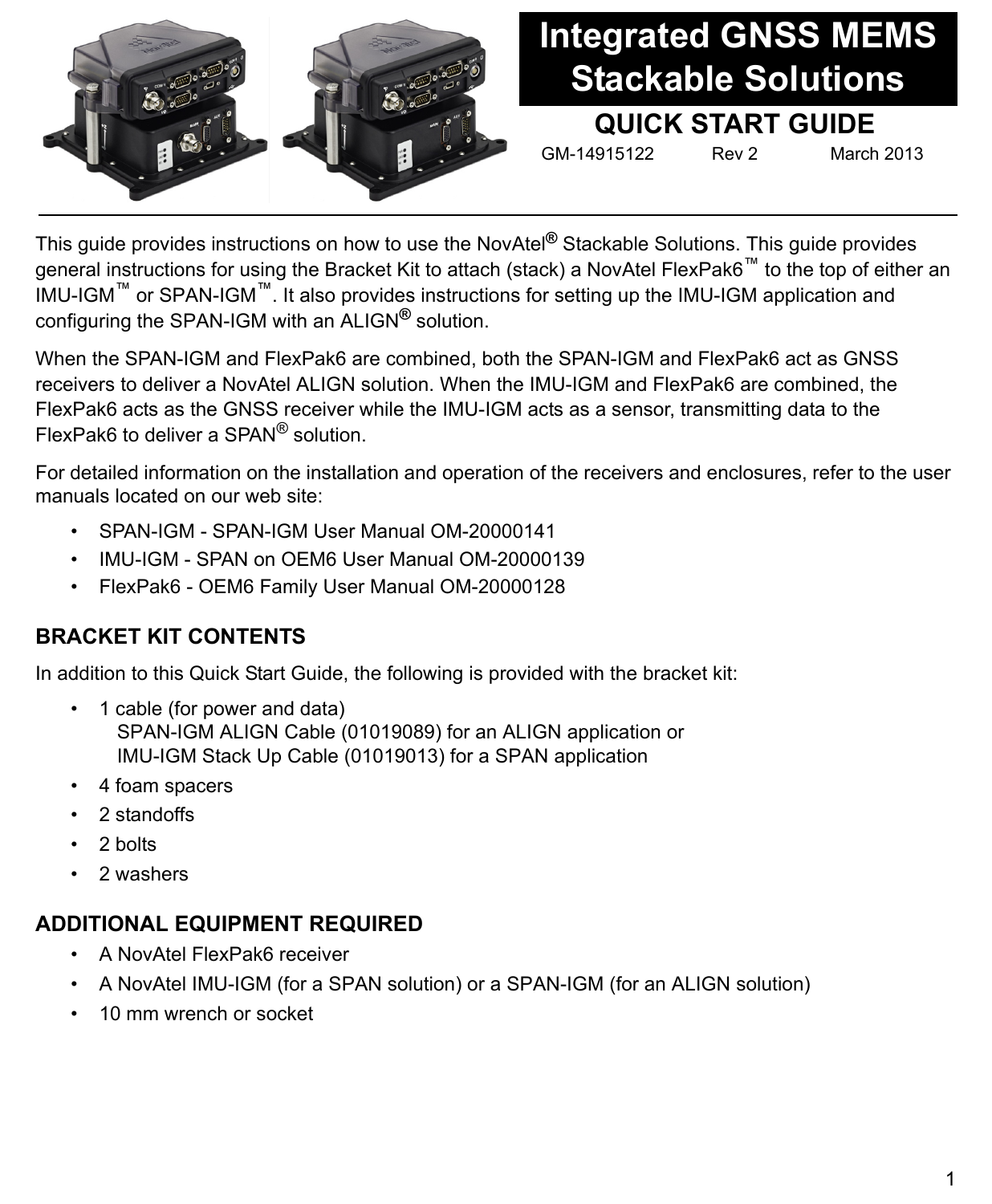





- 1. Flip the FlexPak6 over. Remove the paper liner from the one side of the foam spacers (4). Secure the spacers into the four recesses on the bottom of the FlexPak6. Return to upright position.
- 2. Place a washer (2) over a bolt (2) and insert into and through the holes (2) of the FlexPak6.
- 3. Slip a standoff (2) over each bolt.
- 4. Line up and insert the bolts into the center of the metal base holes (2) of the IMU-IGM and tighten.

These steps can also be used to stack a FlexPak6 on top of a SPAN-IGM enclosure.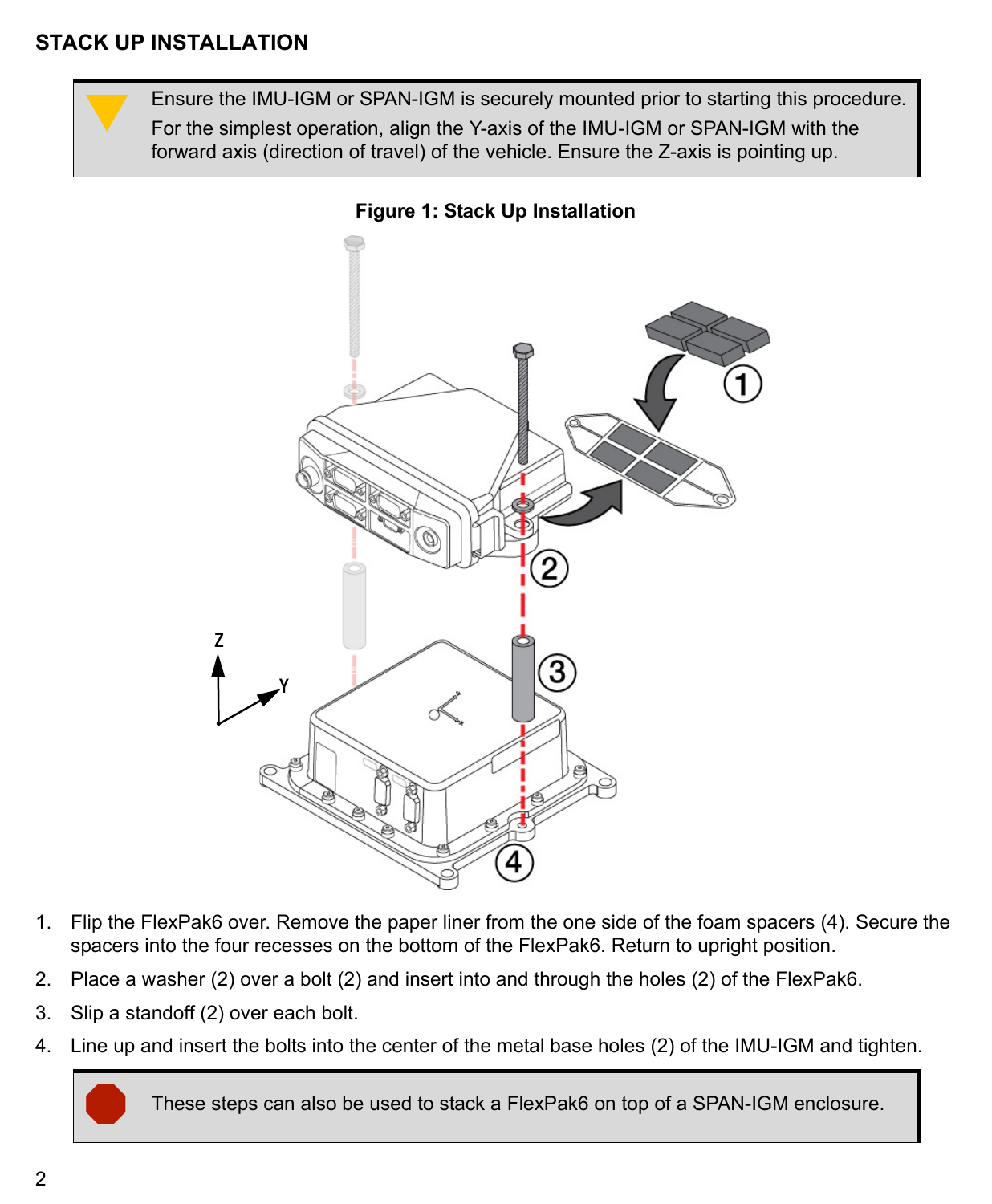## **IMU-IGM WITH SPAN SOLUTION HARDWARE SETUP**





 NovAtel interface cables have more connections than are shown in the diagram. Additional connections were removed for clarity.

- 1. Mount the GNSS antenna securely to the vehicle. Ensure the antenna and IMU-IGM cannot move relative to each other. The distance and relative direction between them must be fixed.
- 2. Connect the Stack Up Cable (01019013) to *COM2* of the FlexPak6 and *MAIN* on the IMU-IGM.
- 3. Connect a USB cable from the computer to the USB port on the receiver.



 Make sure you have installed the USB drivers. The USB drivers are available from the NovAtel web site.

Alternately, you can connect the FlexPak6 to a computer using a serial cable or an Ethernet connection. For information about using these other connection methods, refer to the *SPAN on OEM6 User Manual* (OM-20000139) found on the NovAtel web site at *[www.novatel.com/support/firmware-software-and-manuals/](http://www.novatel.com/support/firmware-software-and-manuals/)*.

- 4. Connect the GNSS antenna to the antenna port on the FlexPak6 using an appropriate antenna cable.
- 5. Connect the power cable to the power port on the FlexPak6. Line up the red mark on the power cable connector with the red mark on the receiver's power port and insert the power cable.
- 6. Connect the FlexPak6 power cable to the power supply. The power LED lights red when the FlexPak6 is properly powered.



 In a stack up configuration, power is provided to the IMU-IGM through the Stack Up Cable. Refer to the *[OEM6 Family User Manual](http://www.novatel.com/assets/Documents/Manuals/om-20000128.pdf)* for details on powering the FlexPak6.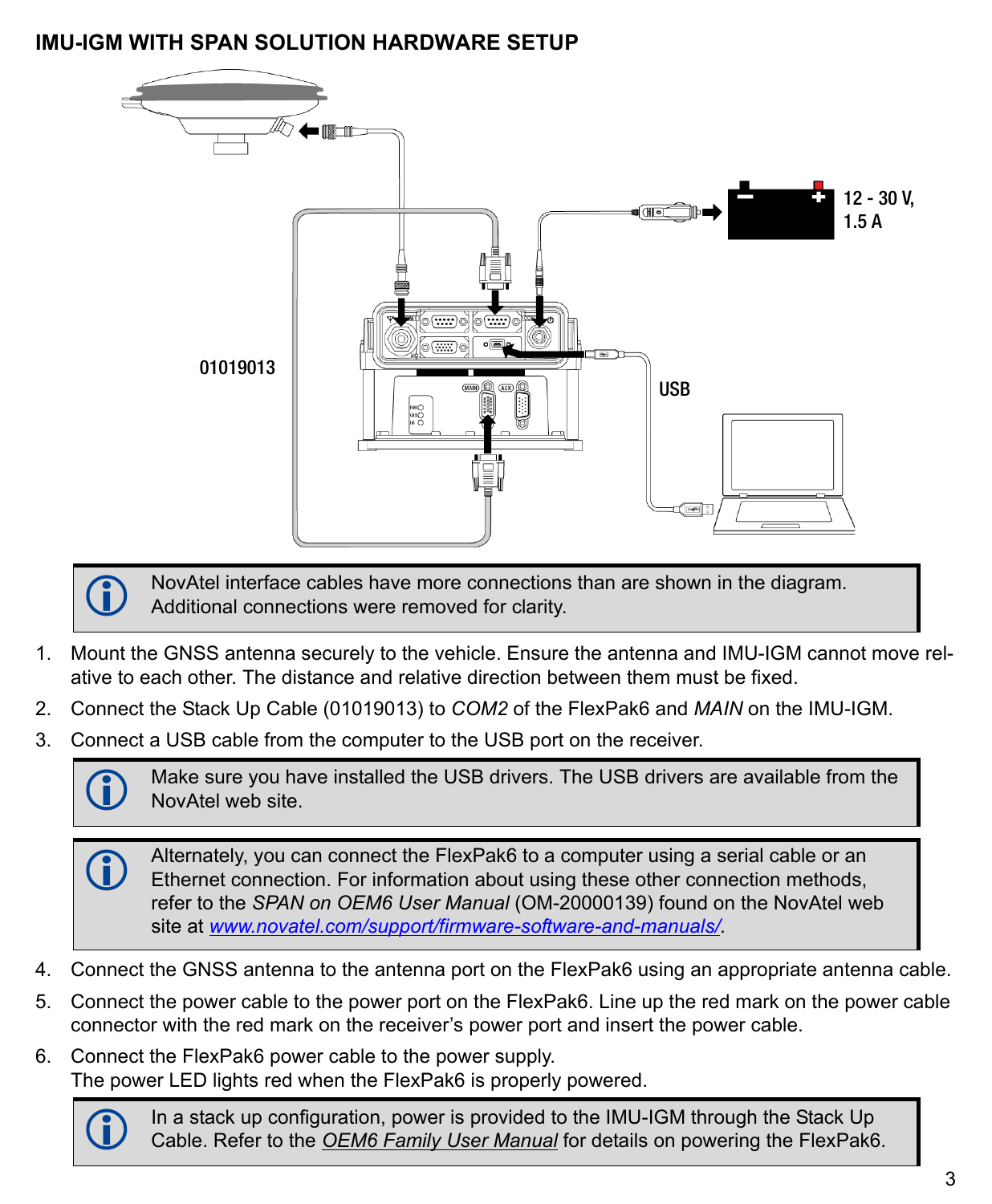### **SPAN-IGM WITH ALIGN SOLUTION HARDWARE SETUP**



 NovAtel interface cables have more connections than are shown in the diagram. Additional connections were removed for clarity.

- 1. Mount the two GNSS antennas securely to the vehicle. Ensure the antennas and SPAN-IGM cannot move relative to each other. The distance and relative direction between them must be fixed. Also, ensure the satellites will not be obstructed by any part of the vehicle. As heading accuracy is dependent on baseline length, mount the antennas as far apart as possible. A minimum separation distance of 1 metre is recommended.
- 2. Connect the SPAN-IGM ALIGN Cable (01019089) to *COM2* of the FlexPak6 and *MAIN* on the SPAN-IGM.
- 3. Connect the interface cable (01019015) to the AUX connector on the SPAN-IGM. Connect the USB connector on the interface cable to the USB port on the computer. Connect a second USB cable from the computer to the USB port on the FlexPak6.



 Make sure you have installed the USB drivers. The USB drivers are available from the NovAtel web site.

 Alternately, you can connect the SPAN-IGM and FlexPak6 to a computer using a serial cable or an Ethernet connection. For information about using these other connection methods, refer to the *SPAN-IGM User Manual* (OM-20000141) found on the NovAtel web site at [www.novatel.com/support/firmware-software-and-manuals/](http://www.novatel.com/support/firmware-software-and-manuals/).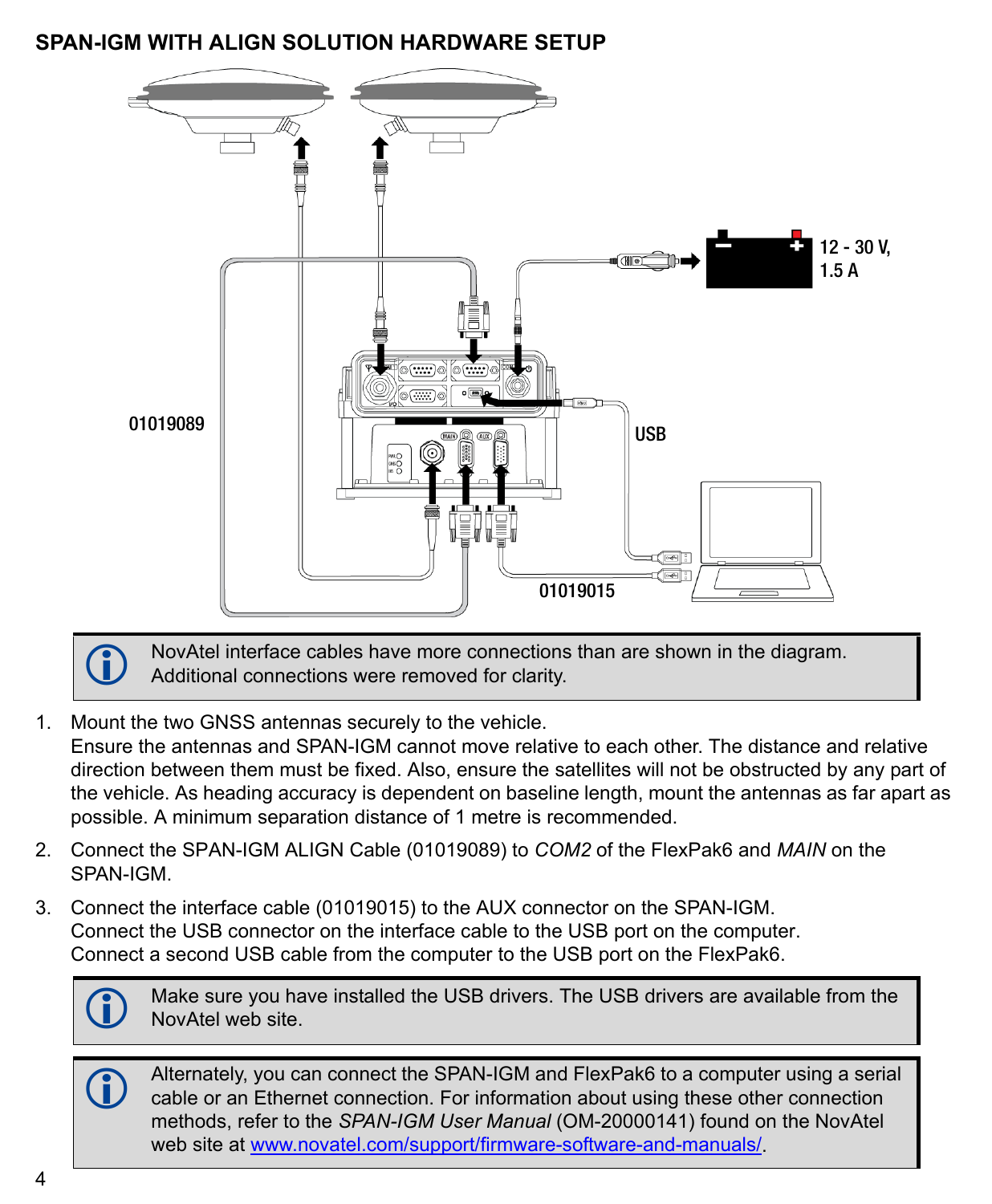- 4. Connect the primary GNSS antenna to the antenna port on the SPAN-IGM using an appropriate antenna cable.
- 5. Connect the secondary GNSS antenna to the antenna port on the FlexPak6 using an appropriate antenna cable.
- 6. Connect the power cable to the power port on the FlexPak6. Line up the red mark on the power cable connector with the red mark on the receiver's power port and insert the power cable.
- 7. Connect the FlexPak6 power cable to the power supply. The power LED lights red when the FlexPak6 is properly powered.



 In a stack up configuration, power is provided to the SPAN-IGM through the SPAN-IGM ALIGN Cable.

Refer to the *[OEM6 Family User Manual](http://www.novatel.com/assets/Documents/Manuals/om-20000128.pdf)* for details on powering the FlexPak6.

#### **INSTALL THE PC UTILITIES**

1. Install the NovAtel Connect™ PC Utilities and USB drivers.



To access and download the most current version of the NovAtel Connect PC Utilities and USB drivers, go to the *Support* [page of the NovAtel web site at](http://www.novatel.com/support/ firmware-software-and-manuals/) www.novatel.com/support/ firmware-software-and-manuals/.

#### **Establishing a New Receiver Connection**

The first time you establish a connection with the receiver, complete the following:

- 1. Launch NovAtel Connect from the **Start** menu folder specified during the installation process. The default location is Start | All Programs | NovAtel Connect | NovAtel Connect.
- 2. Select **New Connection** from the Welcome window*.*



| <b>New Connection</b>  |             |                     |  |  |
|------------------------|-------------|---------------------|--|--|
| Name                   |             |                     |  |  |
| Device Type            |             |                     |  |  |
| Type                   | Serial<br>w |                     |  |  |
|                        |             |                     |  |  |
| <b>Serial Settings</b> |             |                     |  |  |
| Port                   | COM1        | Passive             |  |  |
| Baud Rate              | 115200<br>v | Read Only           |  |  |
| Hardware Handshaking   |             |                     |  |  |
| Windows Option         |             |                     |  |  |
|                        |             | <b>Ok</b><br>Cancel |  |  |

- 3. Enter a name for the Connection.
- 4. Select **Serial** or **USB** from the **Type** list.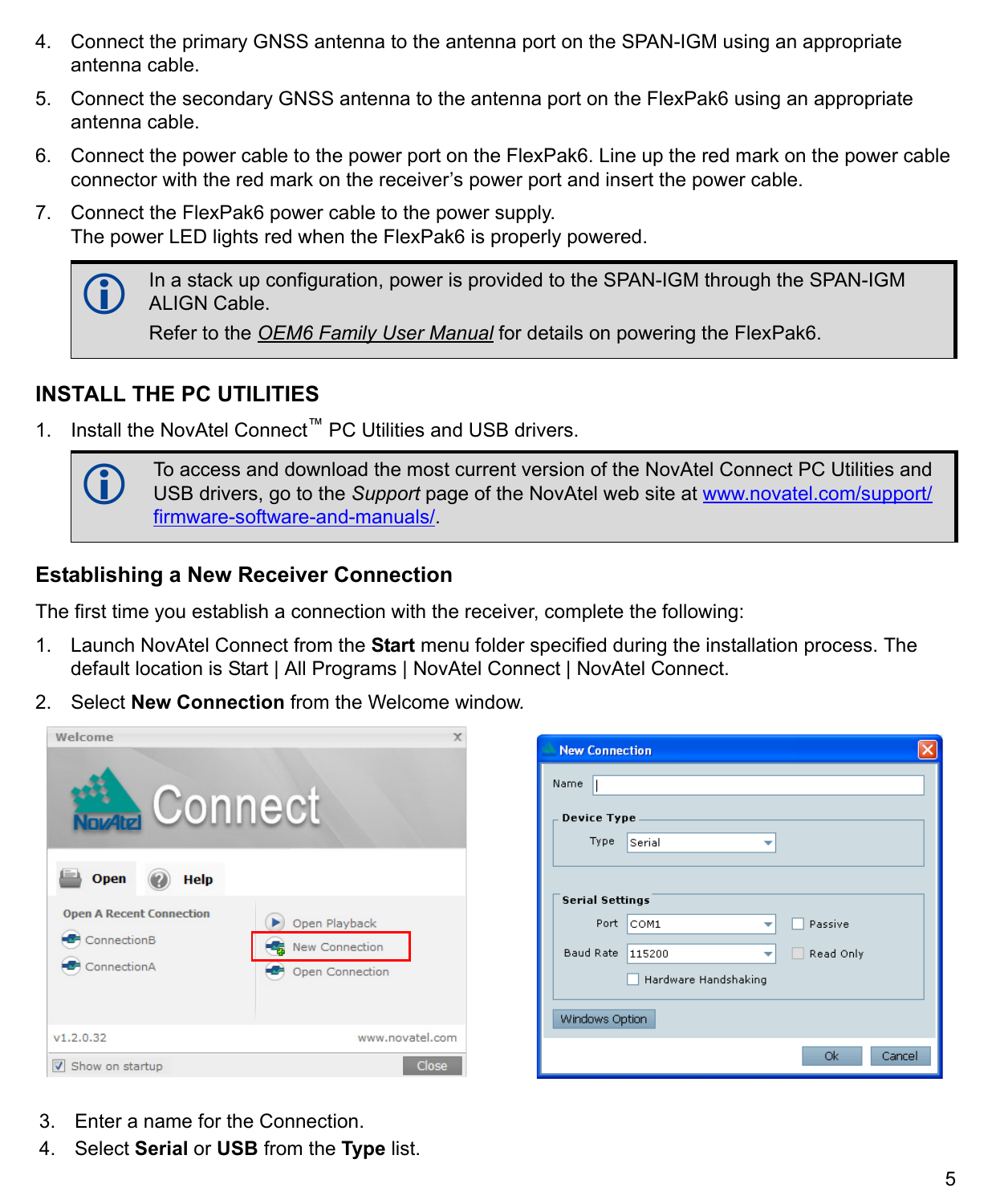- 5. Select the computer port that the SPAN system is connected to from the Port drop down list.
- 6. If this is a serial connection, select **115200** from the **Baud Rate** drop down list.
- 7. If this is a serial connection, clear the **Use hardware handshaking** check box.
- 8. Click the **OK** button to save the new connection.
- 9. Select the SPAN receiver from the Available Device Connections area of the Open Connection window.
- 10. Click the **Open** button to open SPAN receiver communications. As NovAtel Connect establishes the communication session with the receiver, a progress box is displayed.

Detailed instructions for using NovAtel Connect are available from within the utility Help, the chm file bundled with the software or from our web site [www.novatel.com/support/firmware](http://www.novatel.com/support/firmware-software-and-manuals)[software-and-manuals](http://www.novatel.com/support/firmware-software-and-manuals).

# **CONFIGURE THE SPAN SYSTEM**

There are two methods to configure the SPAN system:

- Configure SPAN Manually
- • [Configure SPAN Using NovAtel Connect](#page-6-0)

## *Configure SPAN Manually*

Follow these steps to enable INS as part of the SPAN system using software commands:

1. Establish a connection to the receiver. For SPAN solutions, connect to the FlexPak6. For ALIGN solutions, connect to the SPAN-IGM.



A GNSS antenna must be connected and tracking satellites for operation.

2. Issue the CONNECTIMU command to specify the type of IMU and the receiver port connected to the IMU (see *Table 1*).

| IMU Type | <b>CONNECTIMU command</b>     |
|----------|-------------------------------|
| IMU-IGM  | CONNECTIMU COM2 IMU ADIS16488 |
| SPAN-IGM | No command required           |

#### **Table 1: CONNECTIMU Commands**

Basic configuration of the SPAN system is now complete. The inertial filter starts once the GNSS solution is solved and the IMU is connected.

3. Enter the distance from the IMU-IGM or SPAN-IGM to the GNSS antenna using the SETIMUTOANTOFFSET command. The offset between the antenna phase center and the IMU-IGM or SPAN-IGM axes must remain constant and be known accurately. The X (pitch), Y (roll) and Z (azimuth) directions are clearly marked on the enclosure. The SETIMUTOANTOFFSET parameters are (where the standard deviation fields are optional):

x\_offset y\_offset z\_offset [x\_stdev] [y\_stdev] [z\_stdev]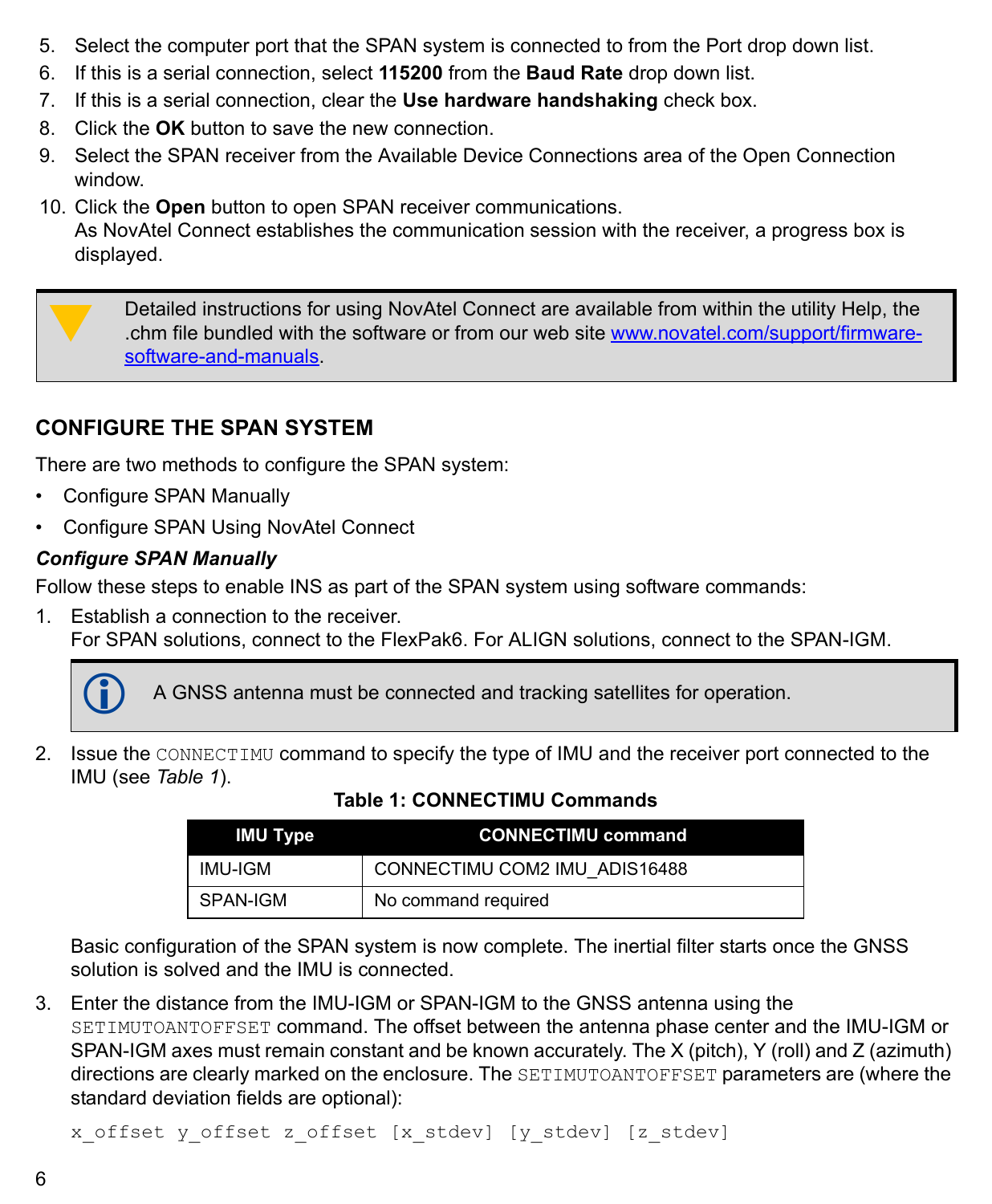

 This example assumes a default mounting configuration resulting in a -X offset, -Y offset and +Z offset.

A typical RTK GNSS solution is accurate to a few centimetres. For the integrated INS/GNSS system to have this level of accuracy, the offset must be measured to within a centimetre.

4. Perform a kinematic alignment. See the *SPAN-IGM User Manual* (OM-20000141) for more information.

#### <span id="page-6-0"></span>*Configure SPAN Using NovAtel Connect*

Follow these steps to enable INS as part of the SPAN system using the NovAtel Connect software utility:

- 1. Start a NovAtel Connect session and establish a connection to the receiver. For SPAN solutions, connect to the FlexPak6. For ALIGN solutions, connect to the SPAN-IGM.
- 2. Select Wizards | SPAN Alignment from the NovAtel Connect toolbar. This wizard takes you through the steps to complete an alignment and configure the receiver port to accept IMU data.



3. Perform a kinematic alignment. See the *SPAN-IGM User Manual* (OM-20000141) for more information.

> The IMU-IGM / FlexPak6 product is now ready for use. See *[Log SPAN Data](#page-8-0)* on page 9 for information about logging data.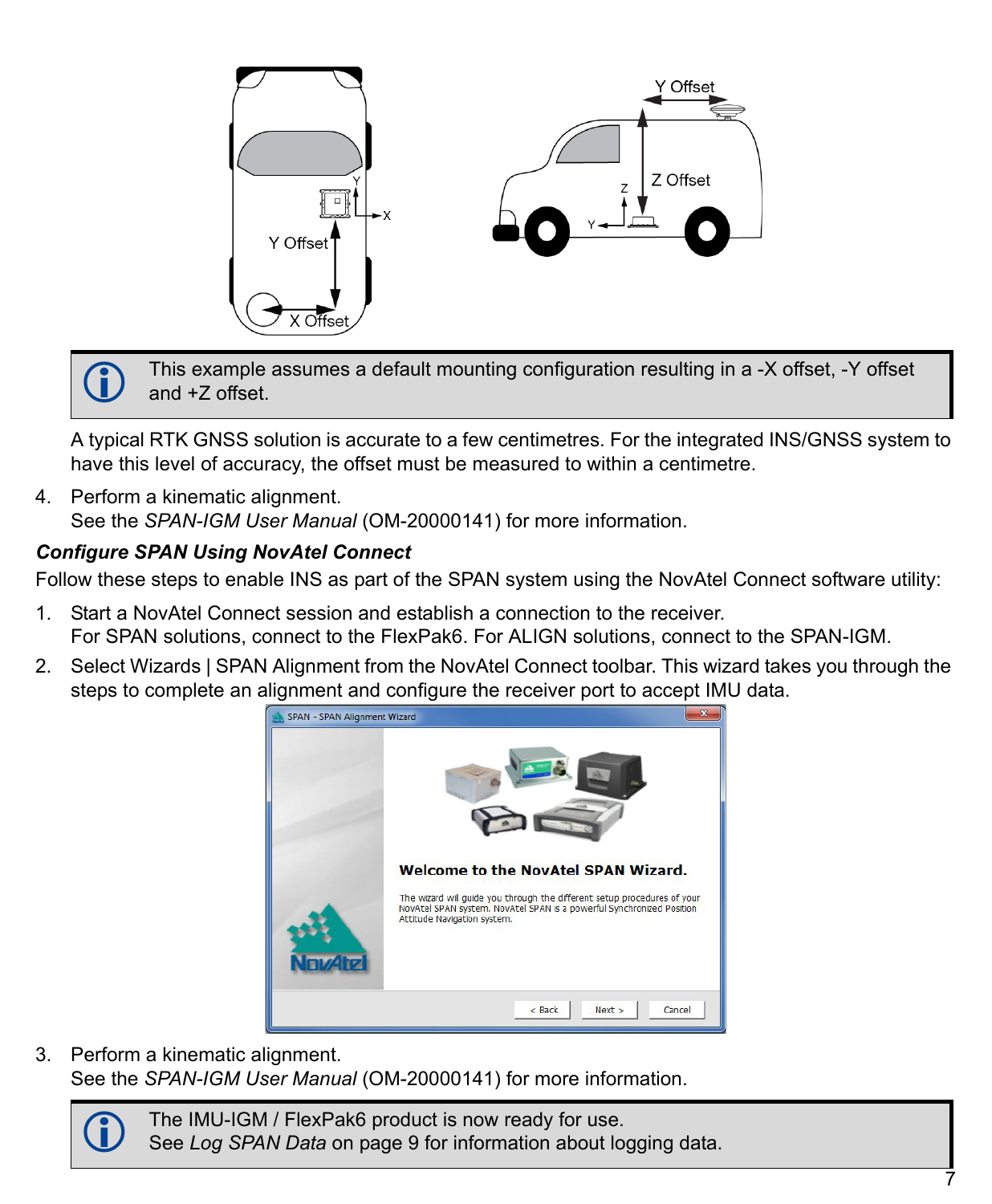#### **CONFIGURE THE ALIGN SOLUTION (SPAN-IGM WITH ALIGN SOLUTION ONLY)**

Before configuring the ALIGN solution, the SPAN-IGM and the FlexPak6 MUST both be powered on and connected directly between COM 2 of the SPAN-IGM and COM 2 of the FlexPak6 through the SPAN-IGM ALIGN Cable (01019089).



 The rover receiver (FlexPak6) must be an ALIGN-capable model, such as D2S-Z00-000, running the latest OEM6 firmware version.

To enable the dual-antenna ALIGN solution to aid the INS alignment and provide heading updates, the offset between the antennas and the SPAN-IGM must be known. This is achieved by entering lever arms to both antennas, using the SETIMUTOANTOFFSET and SETIMUTOANTOFFSET2 commands.

To configure SPAN with ALIGN Aiding:

1. Enter the lever arm from the SPAN-IGM to the primary antenna using the SETIMUTOANTOFFSET command (the primary antenna is connected to the SPAN-IGM). Abbreviated ASCII example:

SETIMUTOANTOFFSET 0.54 0.32 1.20 0.03 0.03 0.05

2. Enter the lever arm from the SPAN-IGM to the secondary antenna using the SETIMUTOANTOFFSET2 command (the secondary antenna is connected to the FlexPak6). Abbreviated ASCII example:

SETIMUTOANTOFFSET2 0.54 2.32 1.20 0.03 0.03 0.05

Refer to the *SPAN on OEM6 Firmware Reference Manual* (OM-20000144) for the syntax of the above commands.

3. As with all ALIGN-capable products, the GNSS baseline solution is available from the GPHDT and HEADING logs. For INS heading, use the INSATT or INSPVA logs. Abbreviated ASCII example:

LOG INSPVASA ONTIME 1



#### **Automatic Alignment**

Automatic Alignment Mode Selection is the default setting for a SPAN-IGM. This mode is designed to allow alignment of the system as quickly as possible, using either an aided transfer alignment, a kinematic alignment or a manual alignment.

The first available technique is used, regardless of its relative quality. If you wish to guarantee a specific technique is used, see the *SPAN-IGM User Manual* (OM-20000-141)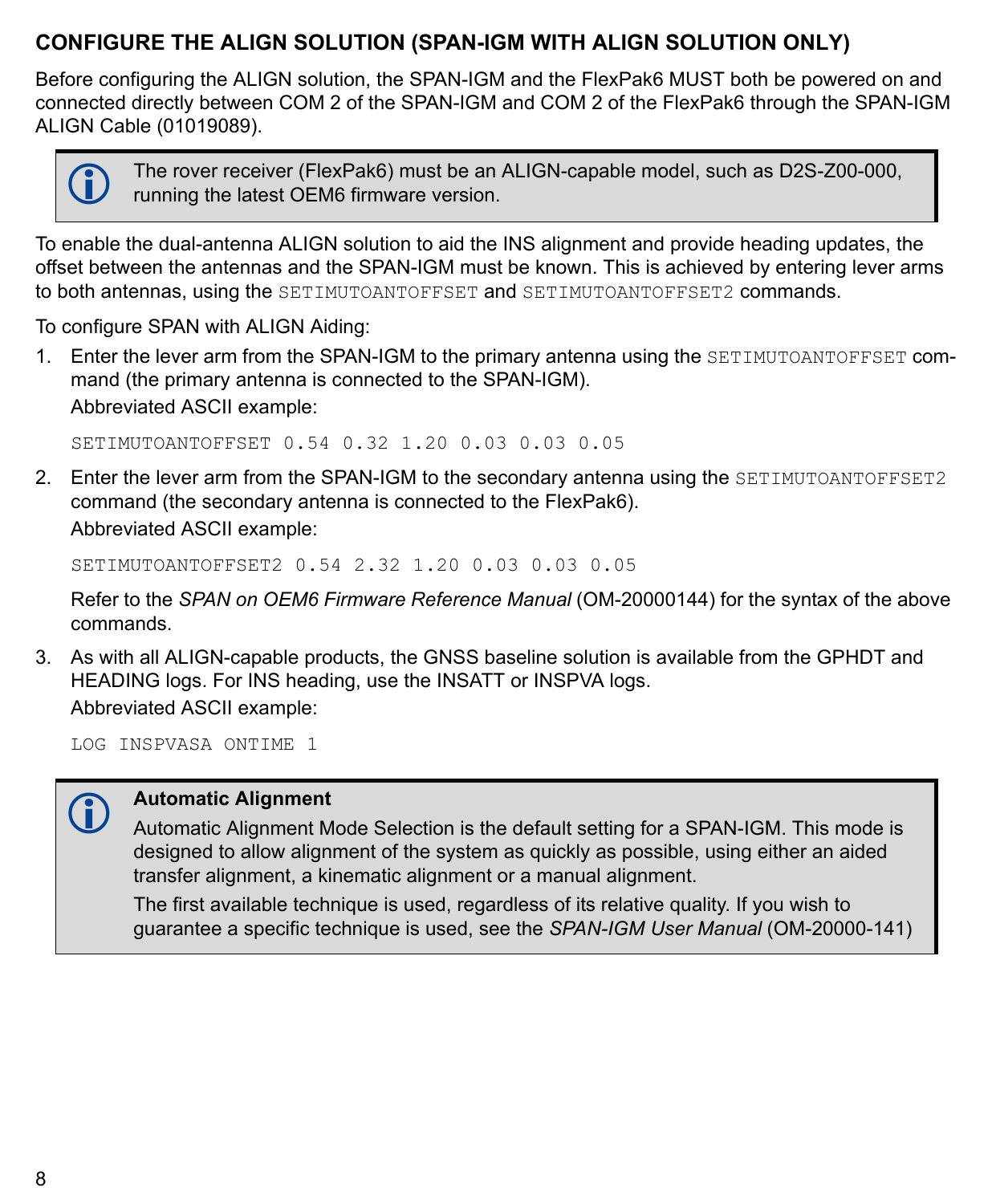#### <span id="page-8-0"></span>**LOG SPAN DATA**

Raw GNSS, IMU and navigation data (position, velocity, attitude) are available from the system as ASCII or binary logs.

Data can be collected through NovAtel Connect using the *Logging Control Window*, or sent out the receiver COM port to user supplied data collection software.

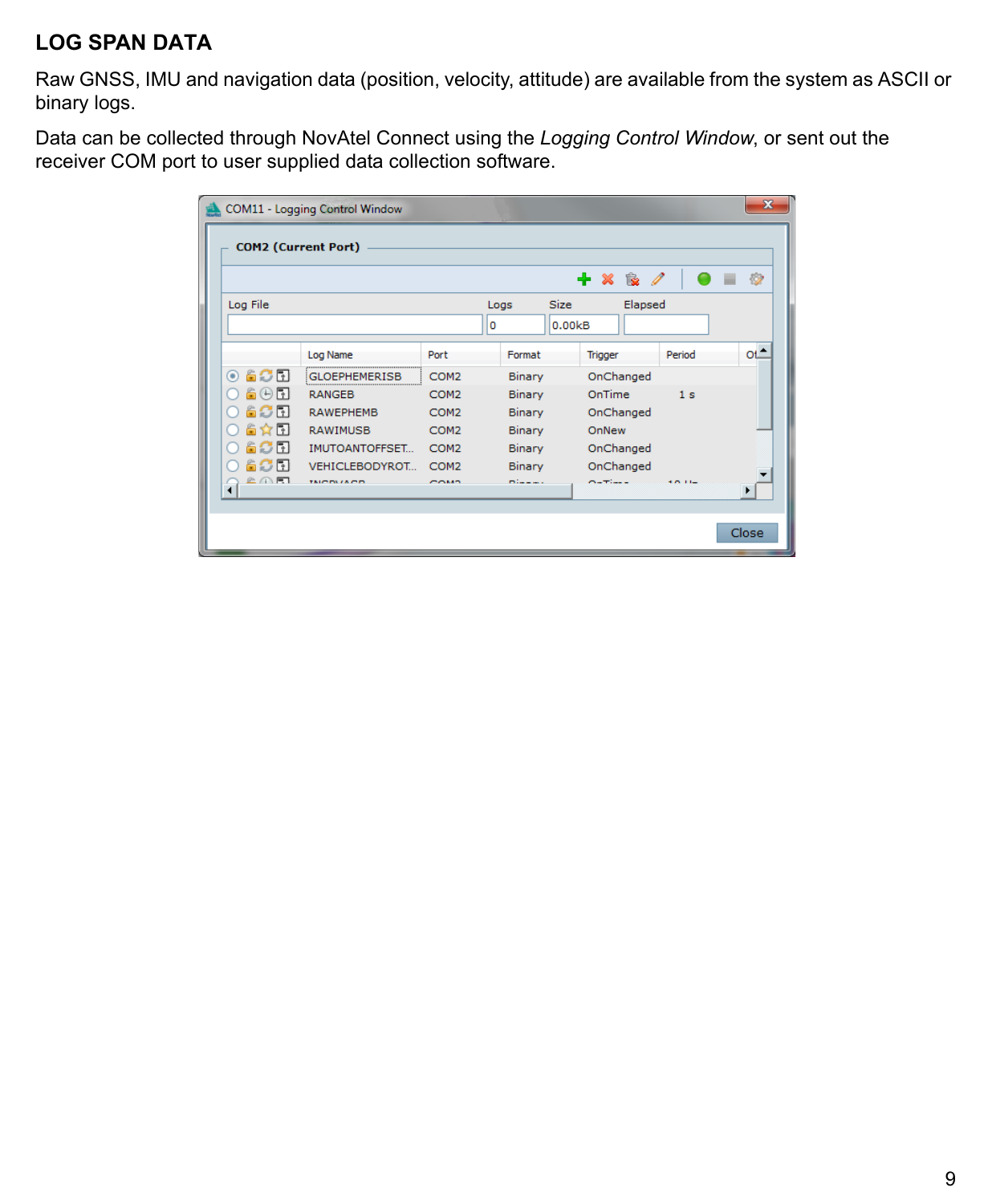#### **OPERATE THE SPAN SYSTEM**

The system is ready to go once it is powered and the INS and GNSS are configured using the previously shown commands.

Observe the status of the system in the NovAtel Connect *INS Window* or in the status field of any of the INS solution logs (for example INSPOS, INSVEL, INSATT and INSPVA).



INS data is available after the receiver's time status has reached FINESTEERING.<br>Therefore, an antenna must be connected for the system to function.

Move the vehicle forward at a speed faster than 1.15 m/s. The following status stages may be observed:

| <b>Binary</b> | <b>ASCII</b>            | <b>Description</b>                                                                                                                                                                                                                                                                                                                                                 |
|---------------|-------------------------|--------------------------------------------------------------------------------------------------------------------------------------------------------------------------------------------------------------------------------------------------------------------------------------------------------------------------------------------------------------------|
| 0             | INS INACTIVE            | IMU logs are present, but the alignment routine has not started;<br>INS is inactive.                                                                                                                                                                                                                                                                               |
| 1             | INS ALIGNING            | INS is in alignment mode.                                                                                                                                                                                                                                                                                                                                          |
| 2             | INS_HIGH_VARIANCE       | The INS solution is in navigation mode but the azimuth solution<br>uncertainty has exceeded the threshold. The default threshold<br>on the SPAN-IGM is 5 degrees. The solution is still valid but you<br>should monitor the solution uncertainty in the INSCOV log. You<br>may encounter this state during times when the GNSS, used to<br>aid the INS, is absent. |
| 3             | INS SOLUTION GOOD       | The INS filter is in navigation mode and the INS solution is good.                                                                                                                                                                                                                                                                                                 |
| 6             | INS SOLUTION FREE       | The INS filter is in navigation mode and the GNSS solution is<br>suspected to be in error.<br>This may be due to multipath or limited satellite visibility. The<br>inertial filter has rejected the GNSS position and is waiting for the<br>solution quality to improve.                                                                                           |
| 7             | INS_ALIGNMENT_COMPLETE  | The INS filter is in navigation mode, but not enough vehicle<br>dynamics have been experienced for the system to be within<br>specifications.                                                                                                                                                                                                                      |
| 8             | DETERMINING_ORIENTATION | INS is determining the IMU axis aligned with gravity.                                                                                                                                                                                                                                                                                                              |
| 9             | WAITING_INITIALPOS      | The INS filter has determined the IMU orientation and is awaiting<br>an initial position estimate to begin the alignment process.                                                                                                                                                                                                                                  |

#### **Table 2: Inertial Solution Status**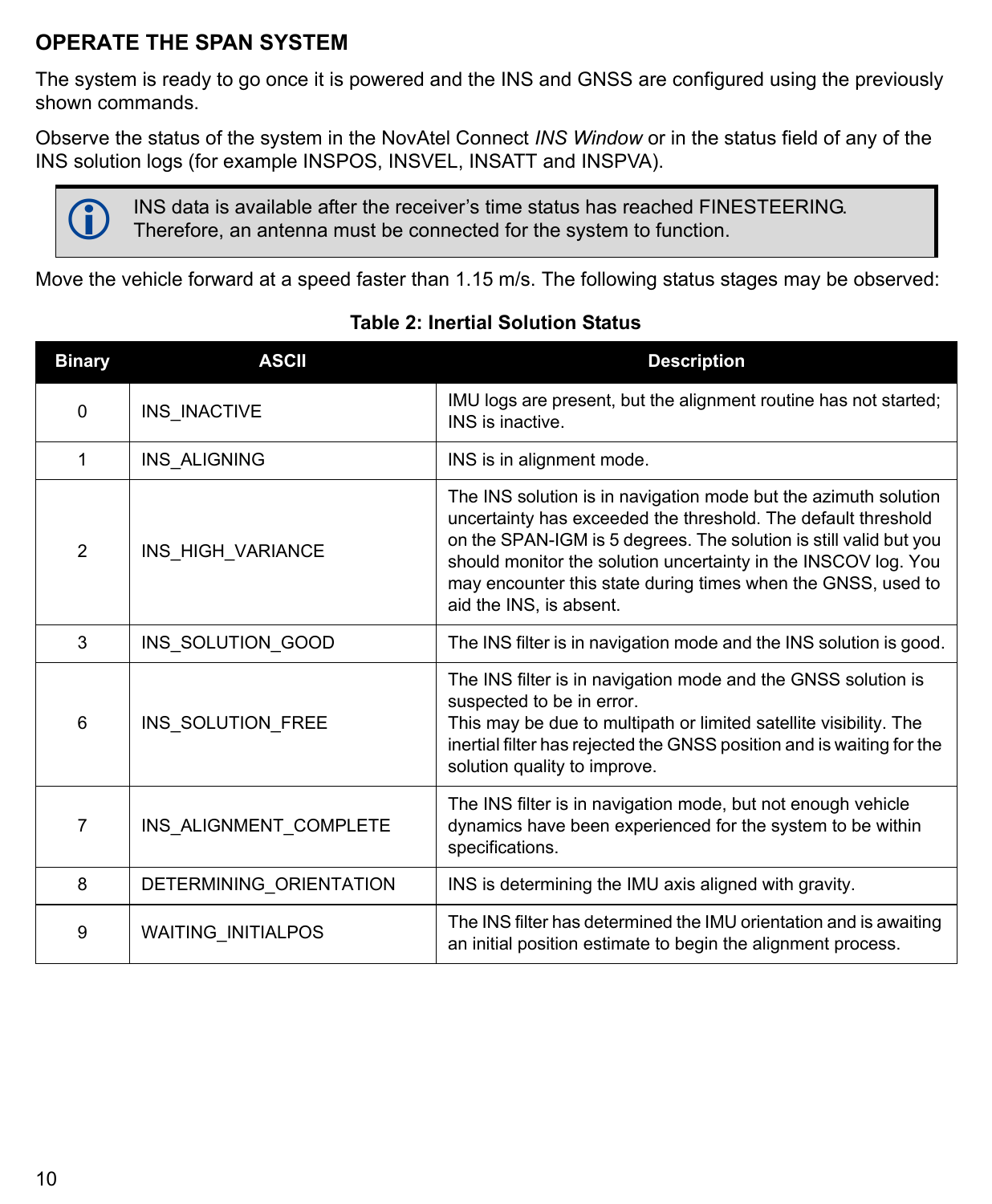#### **POST-PROCESS DATA**

Post-processing requires collection of simultaneous data from the base and rover stations. This includes accurate coordinates of the base station and accurate measurement of the IMU to antenna separation.

Collect the following data for post-processing:

- From the base station
	- RANGECMPB ontime 1
	- RAWEPHEMB onchanged
	- GLOEPHEMERISB onchanged (if using GLONASS)
- From the rover station(s)
	- RANGECMPB ontime 1
	- RAWEPHEMB onchanged
	- GLOEPHEMERISB onchanged (if using GLONASS)
	- RAWIMUSXB onnew
	- IMUTOANTOFFSETSB onchanged
	- VEHICLEBODYROTATIONB onchanged

SPAN system output is compatible with Inertial Explorer<sup>®</sup> post-processing software from the Waypoint<sup>®</sup> Products Group, NovAtel Inc. Visit our website at [www.novatel.com/products/software/waypoint-products/](http://www.novatel.com/products/software/waypoint-products/) for details.